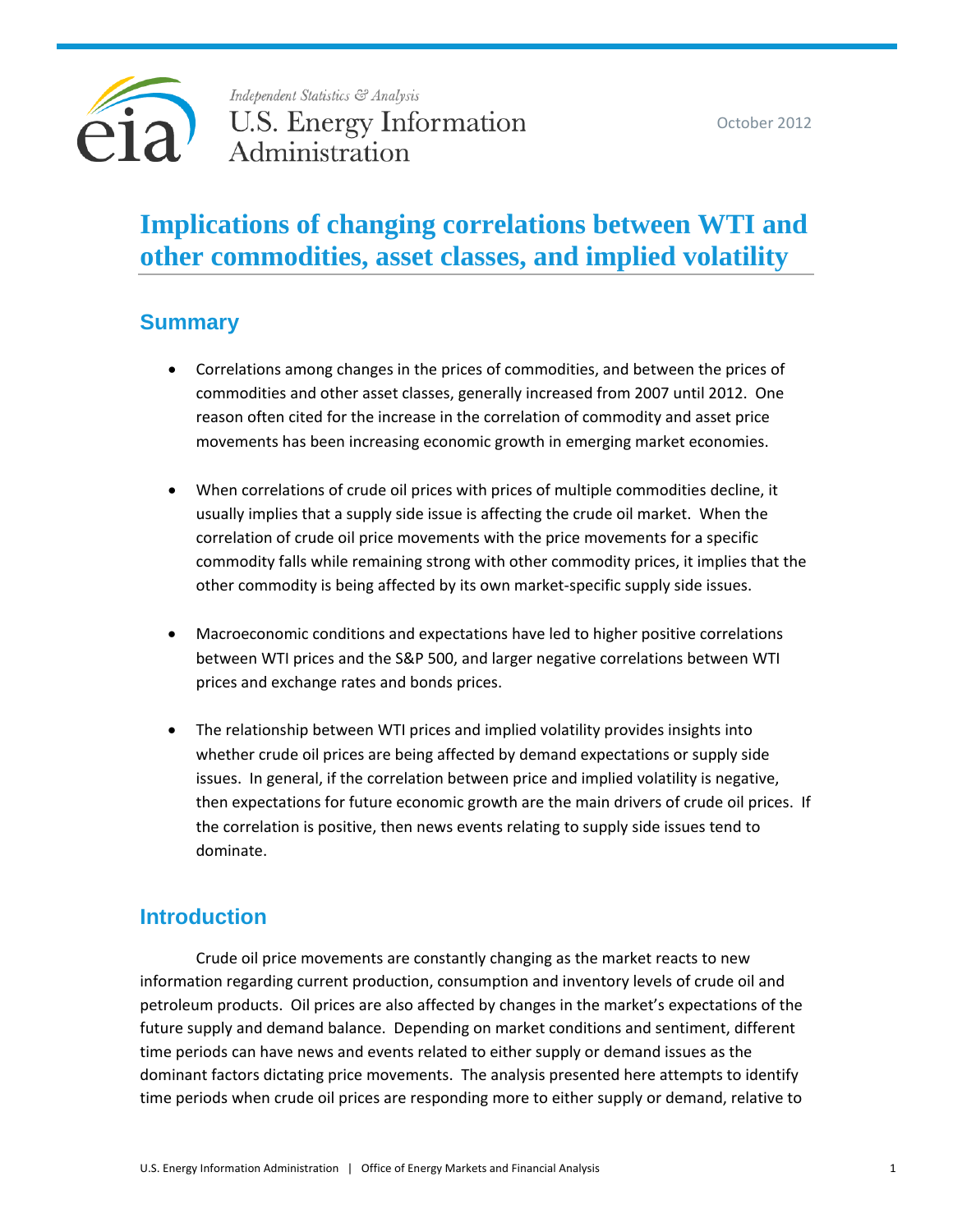the other, by examining the magnitude and sign of the correlation of crude oil prices against other commodities and asset classes.

Academic researchers have examined the reasons behind the elevated correlation between movements in the prices of commodities and other asset classes that began in the latter half of the decade from 2000 to 2010. The impact of index trading, where investors purchase shares of funds designed to track a basket of commodities, has been explored as one possible cause (Xiong). Researchers have also studied how trading by hedge funds, which typically trade across multiple asset classes, has contributed to increased correlations (Robe). EIA has also examined the recent stronger correlations between movements in crude oil prices and the prices of other commodities and asset classes in our [What Drives Crude Oil Prices?](http://www.eia.gov/finance/markets/) website as part of our Energy and Financial Market Initiative. This paper looks beyond the identification of factors behind the shifts in these correlations. Instead, it focuses on what the changes in correlations may imply concerning the relative importance of supply or demand factors to price formation.

### **Methodology**

Correlations are calculated on a quarterly basis between the prices of WTI crude oil and other commodities, asset classes, and the implied volatility derived from the prices of options traded on WTI crude oil contracts. The data used in the quarterly correlation calculation is from the daily percent returns of the front month futures contract for WTI crude oil against the daily percent changes of the front month futures contracts for copper, wheat, corn, soybeans, gold, silver, and natural gas. The WTI crude oil price is also correlated with the daily percent changes in the S&P 500 equity index, the spot value for the U.S. dollar index (a weighted basket of exchange rates of the U.S. dollar against six other major currencies), and changes in the yields of 30-year U.S. treasury bonds. Finally, the correlation of the daily percent changes of the front month WTI contract price with the percent changes of implied volatility for the same front month contract is also calculated. Correlations are performed on all of the trading days in a given quarter, each containing 59 to 63 observations.

Additionally, tests of statistical significance are performed to determine if the level of correlation is different from quarter to quarter. A two tailed test of the difference between two correlations drawn from a sample is used to check if the correlation for one quarter is statistically different from the previous quarter, an indication of a change in the relationship between crude oil and other markets. It should be noted that some of the assumptions for this test will be violated. For example, testing if the correlation of two sets of observations is different requires that the observations within each sample be independent and normally distributed. This is not necessarily true for returns on futures prices, which can show dependence on previous price movement over short time periods of time. Also noted in previous academic research, the historical distribution of returns on futures prices does not precisely fit a normal distribution, most notably exhibiting leptokurtosis, or an increase in the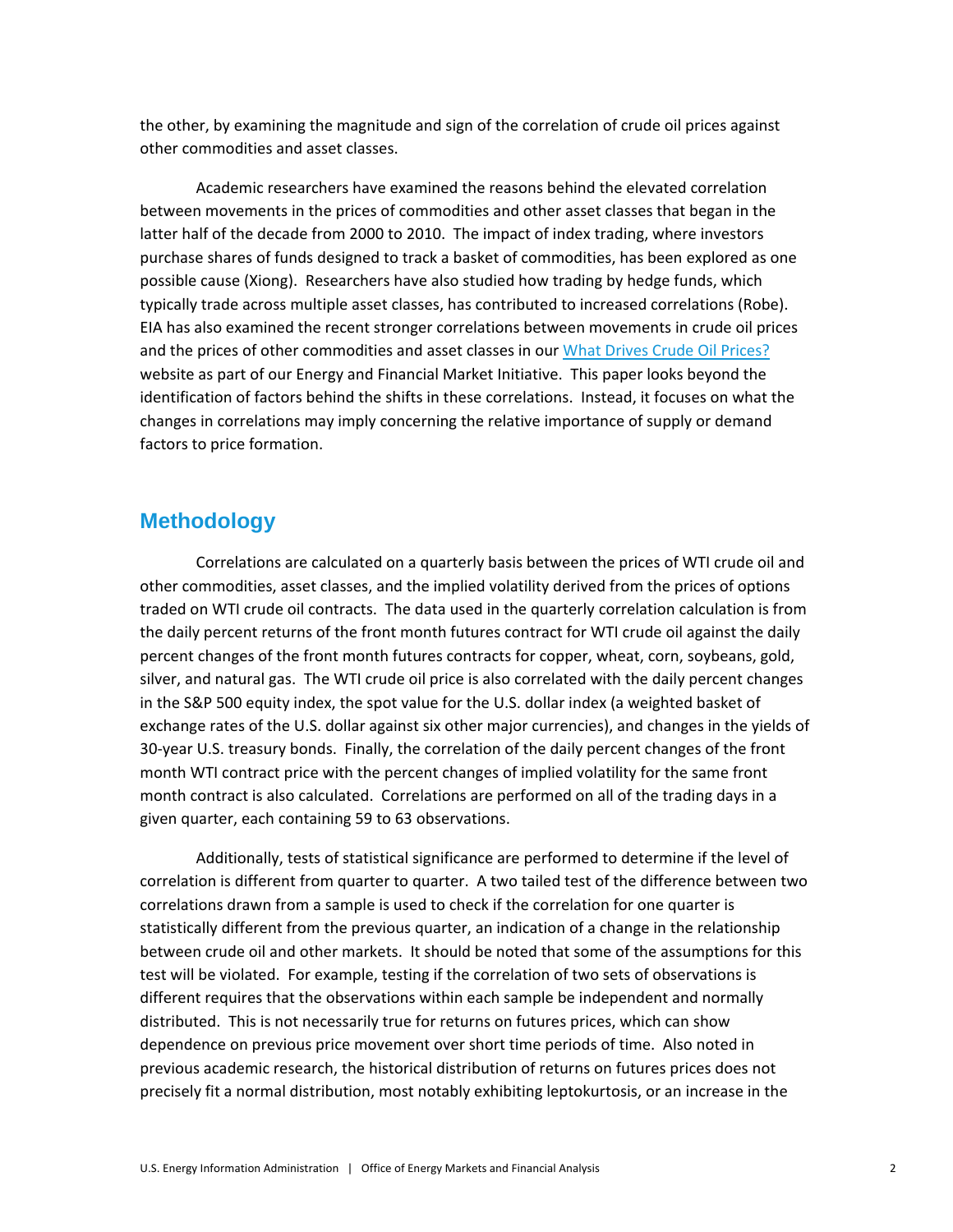probability of extreme downside movements than would otherwise be expected in a normal distribution. For these reasons, the tests of significance are suggestive, but not definitive.

### **Results**

#### Other Commodities

In 2006 and 2007, daily price movements in the front month WTI crude oil contract price became more strongly correlated with the daily price movements in the front month futures contract prices for other commodities. The correlations were all positive and generally increased in magnitude from 2006 through 2009 (Figures 1 through 6). The magnitudes of the correlations from 2009 to present have not been as strong as in 2009, but they remain above pre-2006 levels.

One reason often cited for the increase in the correlation of price movements has been increasing economic growth, particularly from emerging market economies. As these economies grew, more crude oil would be refined into gasoline or diesel fuel to transport goods and services. Similarly, more industrial metals, such as copper, would be used in construction or building additional power lines to expand electricity grids. The economic growth would also lead to higher incomes for residents of emerging market economies and they would be able to afford more nutritious diets, increasing their demand for agricultural products, like corn, wheat or soybeans. They would also have higher disposable income to spend on discretionary items like jewelry, further increasing the demand for precious metal commodities like gold and silver.

The general trend over the last decade has been increasing correlation between movements in WTI crude oil prices and the prices of other commodities. But what does it tell us when the correlation between crude oil prices and the prices of these commodities decreases significantly in a quarter? When this occurs, it suggests that another factor specific to crude oil markets or the other commodity market is overshadowing the changes in expectations for macro-economic growth that typically link the two markets. Generally, this occurs when news and events related to current or future supply in a particular commodity market would cause changes in its price to differ from changes in the prices of other commodities. The day to day price movements would be dictated by developments surrounding these supply side issues and the correlation with other commodity prices movements would fall. The case of a broad based drop in the correlation of crude oil prices with the prices of multiple commodities would be indicative of a major supply related event in the crude oil market. Alternatively, a drop in the correlation of crude oil prices with the prices of one particular commodity, with correlations remaining strong with other commodity prices, suggests a supply related issue or other major event in the other market.

An example of this very scenario occurred in the first quarter of 2011, when civil unrest in Libya caused a large drop in the amount of crude oil exported from the country. Since Libya did not export any other raw commodities in significant quantities, the supply disruption was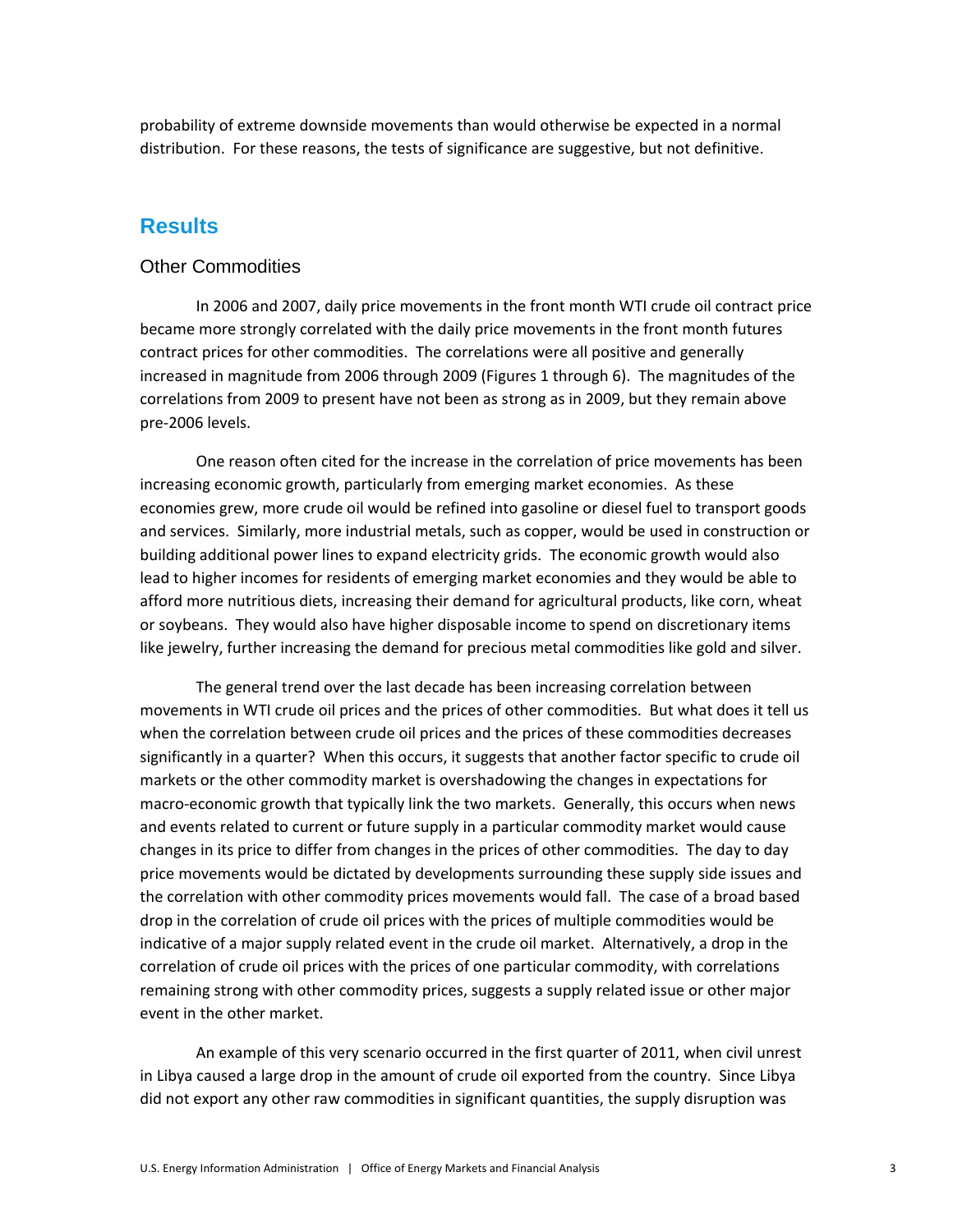unique to the crude oil market. As shown in Figures 1 through 4, the correlation of crude oil price movements with other commodity prices fell in the first quarter of 2011. The drops in the correlation with copper prices, from .59 to .11, and with wheat prices, from .49 to .12, were both statistically significant. There were also drops in the correlation from .39 to .17 and .42 to .18 for corn and soybean prices, respectively, even though the changes were not statistically significant.

There are also several examples of large drops in correlation between crude oil and an individual commodity prices while the correlations of crude oil against other commodity prices remained strong. In the third quarter of 2009, the correlation of crude oil and wheat was .05, a significant decline from the .60 correlation recorded in the second quarter of 2009 (Figure 2). The correlation of crude oil against all other commodities remained fairly constant from the second to the third quarter of 2009, suggesting that wheat prices were being strongly influenced by a supply side event specific to wheat markets in that quarter. In fact, wheat prices spiked in the first half of the quarter on fears that weather would reduce the yield in that year's crop, but then declined sharply in the second half of the quarter when the harvest was better than expected.



Figure 1: Quarterly correlations of copper and WTI crude oil prices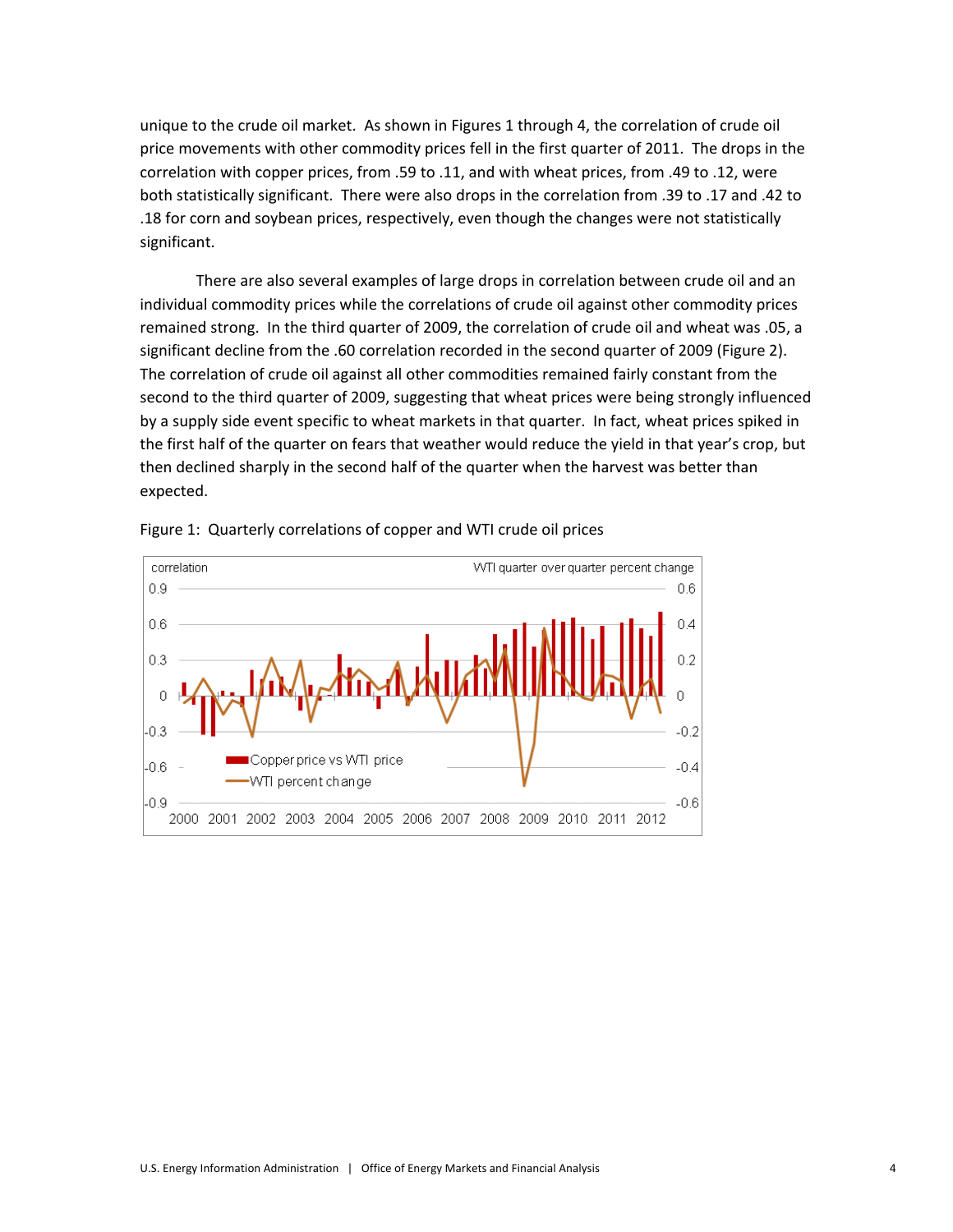

Figure 2: Quarterly correlation of wheat and WTI crude oil prices

Figure 3: Quarterly correlation of corn and WTI crude oil prices

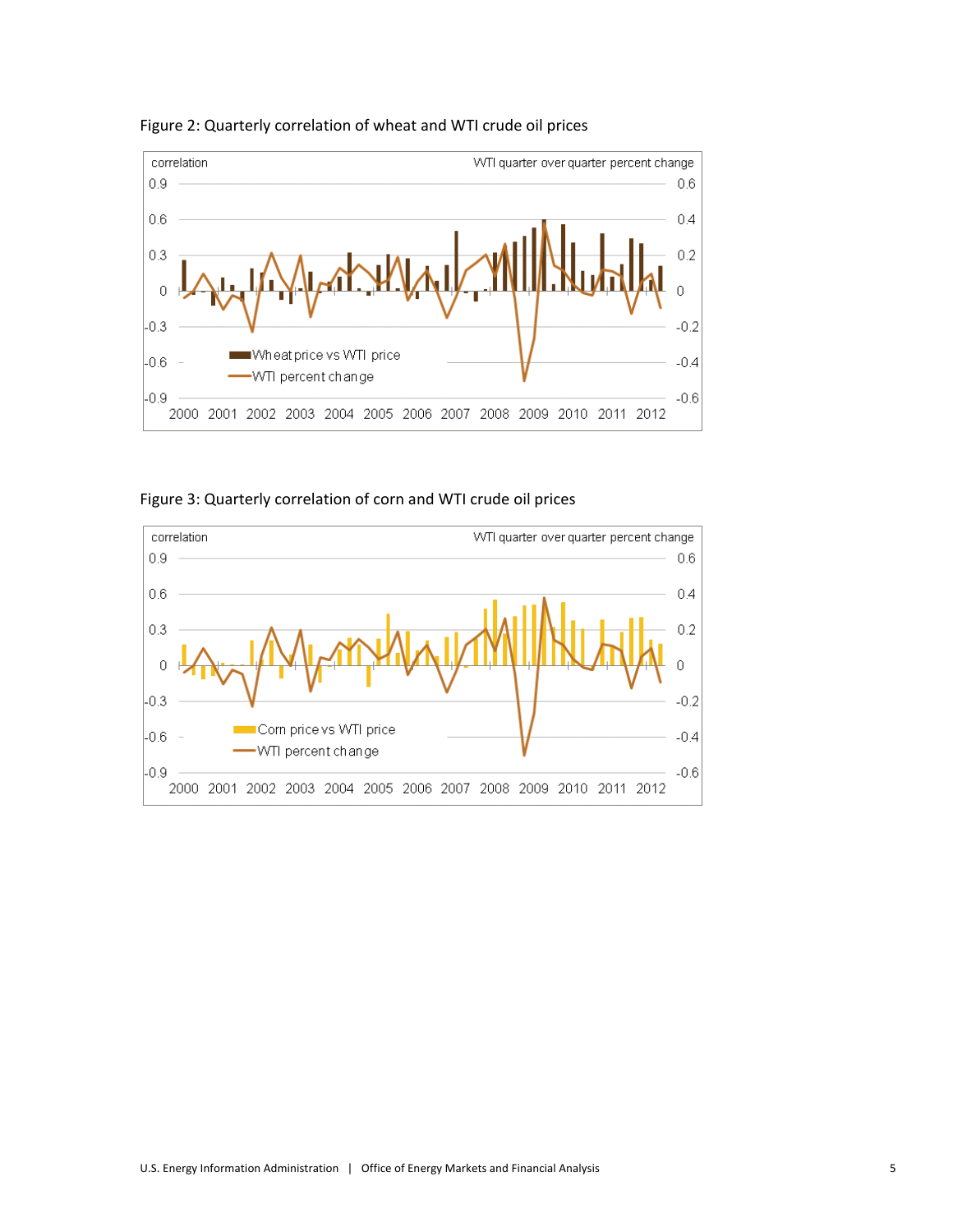

Figure 4: Quarterly correlation of soybeans and WTI crude oil prices

Figure 5: Quarterly correlation of gold and WTI crude oil prices

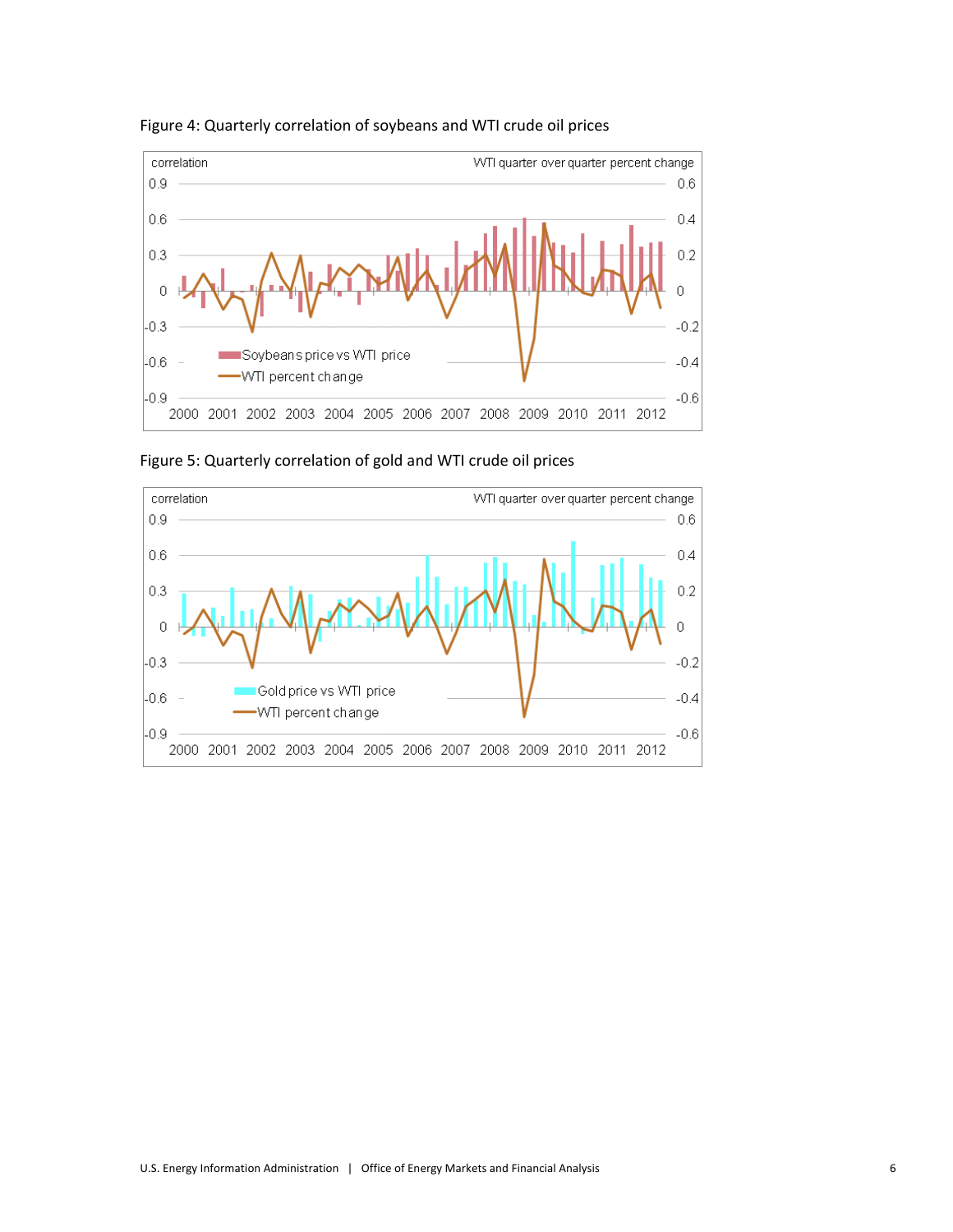

Figure 6: Quarterly correlation of silver and WTI crude oil prices

Prior to 2006, the U.S. Henry Hub natural gas price was the only commodity price to show a consistently strong correlation with WTI crude oil prices. However, since the second quarter of 2009, U.S. natural gas prices have not shown significant correlation with crude oil prices, or any other commodity prices. This is another example of a market where price movements are being strongly influenced by factors unique to one commodity (Figure 7). With the increased production of natural gas from tight formations, price movements have been caused by both supply side developments and weather, which tends to be random and have less of an impact on other commodities. Additionally, unlike the other commodities listed, natural gas is subject to more regional pricing as shipping natural gas across oceans is much more expensive than shipping other commodities and liquid spot markets are not prevalent. Since the front month futures price for U.S. natural gas is for delivery of the commodity to Henry Hub in Louisiana, it tends not to be affected by increased economic growth in emerging market economies.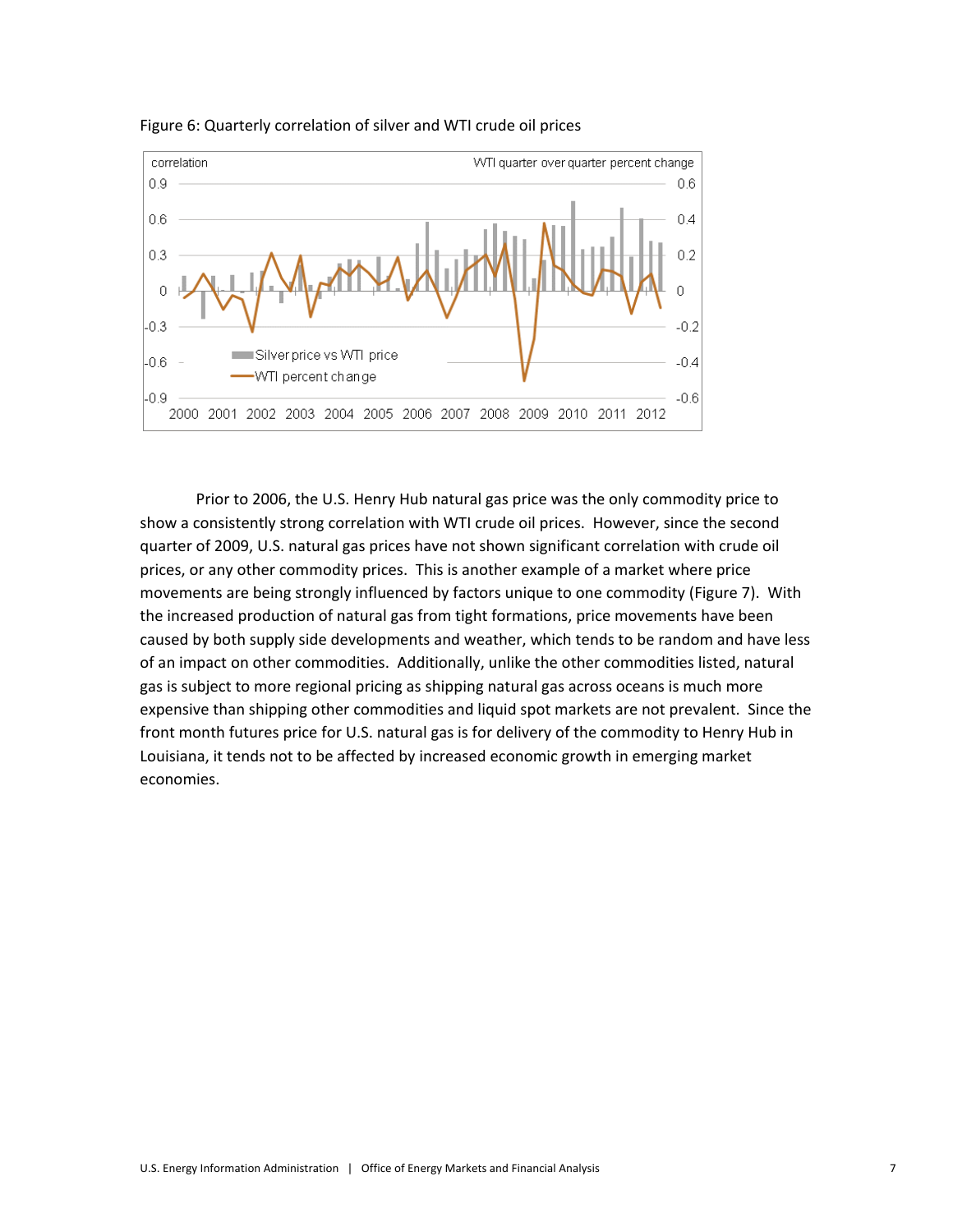

#### Figure 7: Quarterly correlation of natural gas and WTI crude oil prices

#### Other financial markets

In addition to other commodities, the relationship between daily price movements of crude oil and other asset markets can also yield information about the motivations of crude oil price movements. Beginning in 2008, crude oil price movements began showing higher correlations with the movements in the S&P 500 and yields on 30-year U.S. treasury bonds. Correlations of higher magnitude between oil prices and the value of the U.S. dollar began earlier, in 2007. In normal market conditions, each asset class has shown either positive or negative relationship with crude oil prices but they can deviate at different points in time depending on developments in crude oil or financial markets.

The value of any company depends on its potential future revenues and the stock price for that company is the market's interpretation of the value of those potential future revenues. The value of a large group of stocks, like the S&P 500, will depend heavily on expectations for future economic growth. Since expectations for future economic growth also impact demand for crude oil, it is expected that there would be a positive relationship between the price of oil and the value of the S&P 500. In fact, there has been a statistically significant positive correlation between daily percent changes of the WTI futures contract and daily returns on the S&P 500 U.S. equity index in 14 out of 15 quarters since 2008 (Figure 8). The highest correlation of .73 occurred recently in the second quarter of 2012. Much like the other commodities mentioned above, the correlation of crude oil against the S&P 500 dropped significantly during the first quarter of 2011 with the Libya oil supply disruption.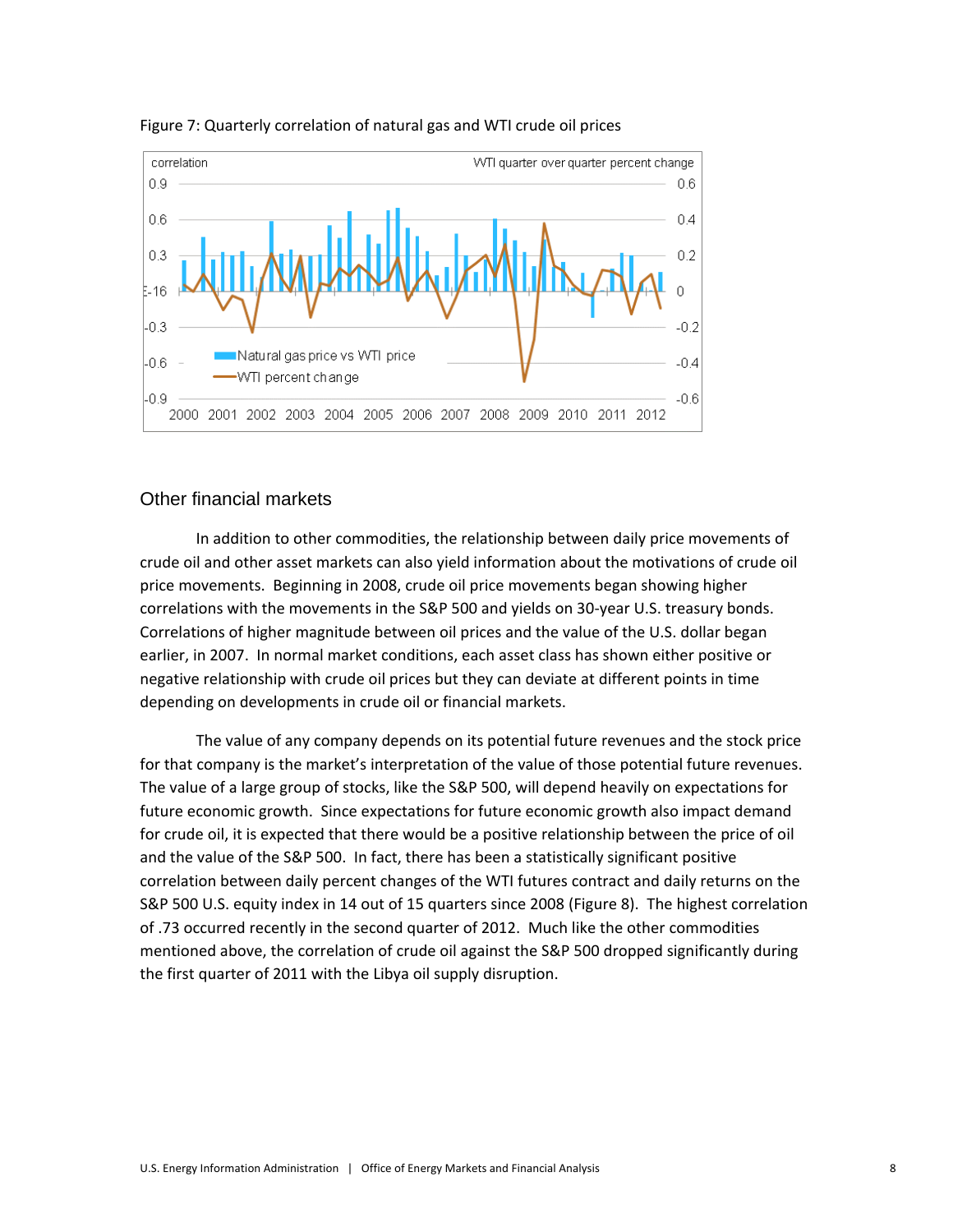



U.S. treasury bonds serve as a safe haven investment and generally increase in price during times of market turmoil and economic stress. Bond yields move inversely to price, so the opposite of the change in 30-year Treasury bond yields was used to calculate the correlation of bond prices with crude oil price movements. Since 2008, most quarters have seen the expected negative correlation between bond prices and crude oil prices, indicating that changes in economic growth were strongly influencing price movements. As expectations for economic growth improve, investors will want to take on more risk, sell U.S. treasuries, and buy assets that could have a higher rate of return, such as stocks or commodities. In the fourth quarter of 2010, the U.S. Federal Reserve Board of Governors began a second round of long term asset purchases (quantitative easing) with the intent to increase bond prices (push down yields) and encourage investors to buy other asset classes. Evidence of this occurred in the fourth quarter of 2010, when the correlation between U.S. treasury bond yields movements and crude oil prices was .06, a statistically significant decline in magnitude from the previous quarter where the correlation was -.41. This was the only asset class or commodity that showed a statistically significant decline in the correlation with crude oil prices from the third to the fourth quarter of 2010.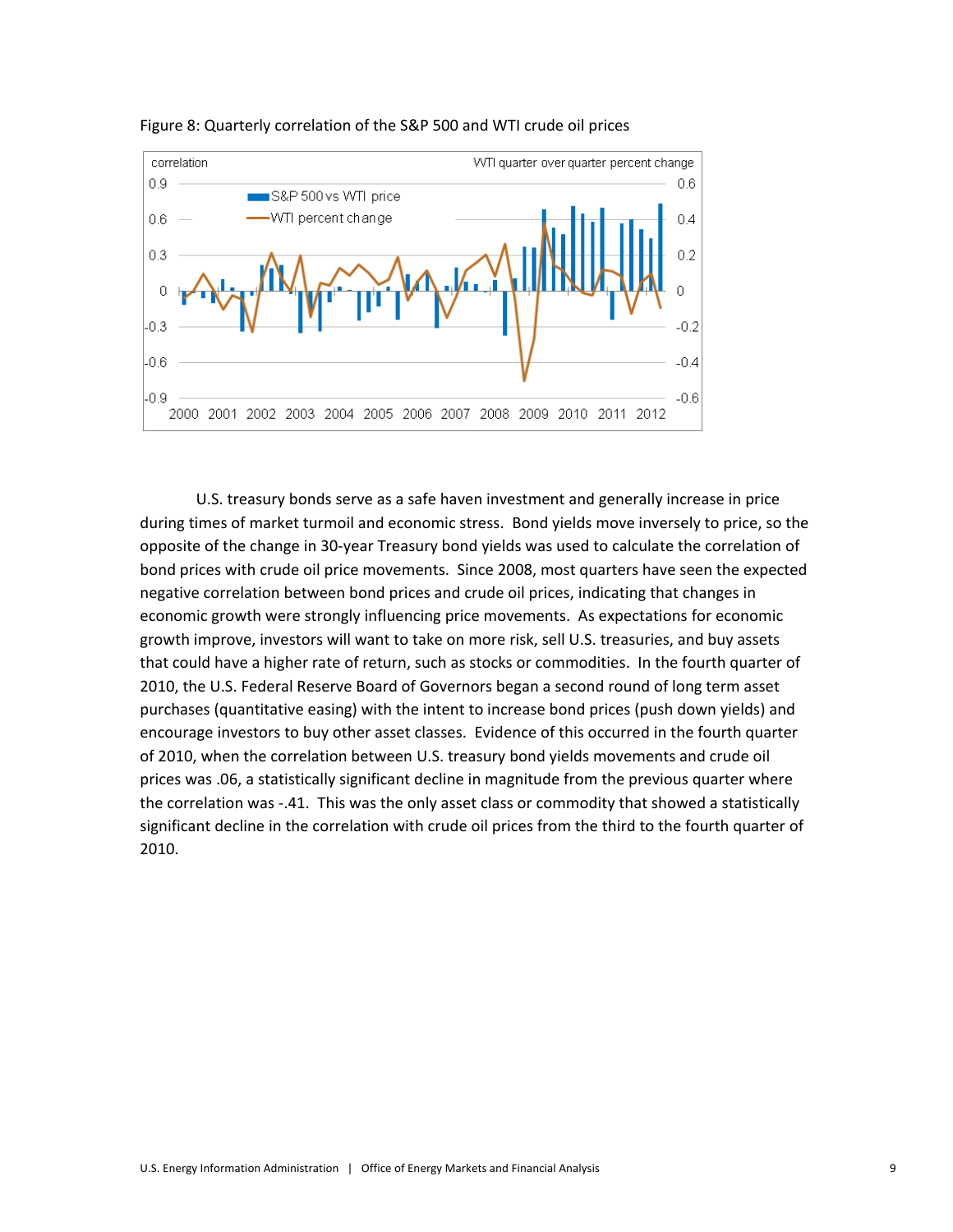



The correlation of WTI crude oil against the spot value of the U.S. Dollar Index, an index that tracks the value of the U.S. dollar against a basket of currencies, has been elevated since the fourth quarter of 2007. The only exceptions to this were in the first quarter of 2009 and 2011, during the height of the financial crisis and the Libyan supply disruption. There are two reasons that crude oil would have a negative correlation with the value of the U.S. dollar. The first is simply that because oil benchmarks are traditionally priced in U.S. dollars, a depreciation of the dollar increases the number of dollars required to buy a barrel of oil overseas. A second reason is that the risk aversion of investors could play a role in the negative correlation of WTI crude oil prices and the U.S. dollar. Since a higher proportion of safe haven assets are denominated in U.S. dollars, during times of market uncertainty investors will sell riskier assets and buy safer ones, which will require the net purchase of U.S. dollars. The same uncertainty usually provides downward pressure on crude oil prices.



Figure 10: Quarterly correlation of the U.S. dollar index and WTI crude oil prices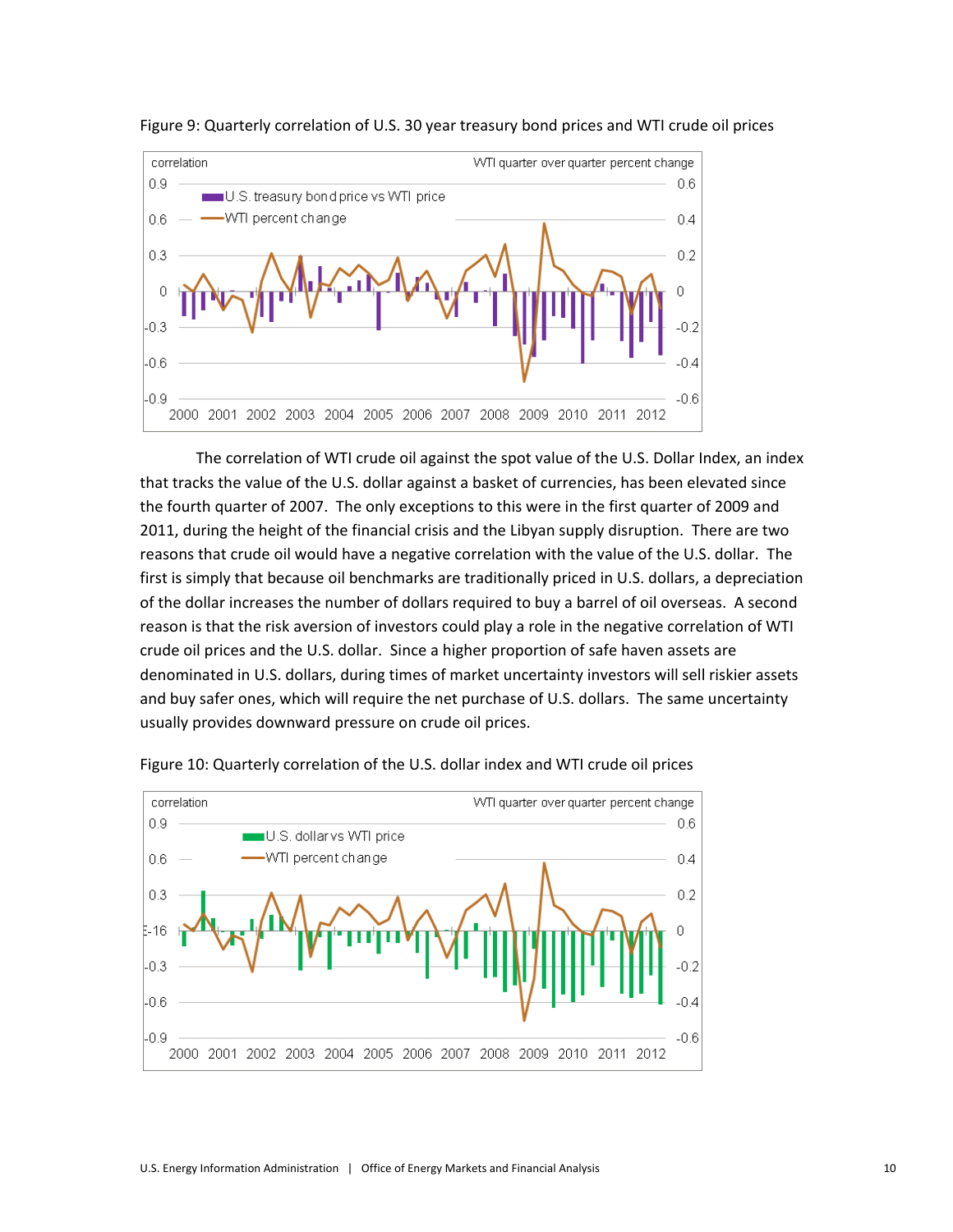#### WTI Implied Volatility

Implied volatility is derived from the prices of options traded on WTI crude oil futures contracts. Much like a futures price, implied volatility is determined in real time through a market process. Much like the relationships between crude oil and other commodities, equities, bonds and the U.S. dollar, the correlation between the WTI price and its implied volatility increased in magnitude starting in 2009. There are four different market conditions that can be identified based on whether or not crude oil prices are moving up or down and if the correlation between price and implied volatility is either positive or negative (Figure 11).

- Negative correlation: price moves down, implied volatility moves up. This is consistent with the market's increased uncertainty over economic growth (higher probability of lower growth negatively impacting demand) and price moves lower. We saw this during the fourth quarter of 2008, the first quarter of 2009, the third quarter of 2011, and the second quarter of 2012.
- Negative correlation: price moves up, implied volatility moves down. The conditions for this behavior imply a market sentiment of improving economic conditions (increased future demand for crude oil) and prices moving higher over a potentially tighter market. This occurred in the second quarter of 2009 through the first quarter of 2010 when the fear of a global depression alleviated as conditions surrounding the financial crisis eased. The same relationship can be also observed in the fourth quarter of 2010 when the Fed initiated its second round of treasury purchases, also known as quantitative easing.
- Positive correlation: price moves up, implied volatility moves up. Quarters where you see these kinds of movements often contain a supply disruption. An increase in the uncertainty over future supply because of a disruption will also cause prices to increase. We see this in the third quarter of 2005 (hurricanes), the first quarter of 2011 (Libya) and to a lesser extent, the first quarter of 2003 (beginning of the Iraq war). Alternatively, there may have been one unique instance where a demand side shock caused prices to move higher and increased implied volatility. In the second and third quarters of 2004, oil prices and implied volatility moved higher while being positively correlated without a significant loss of oil supplies. There are anecdotal reports that China was filling its strategic petroleum reserve at the time, creating increased demand while the uncertainty of how much or how long they would be adding strategic stocks increased uncertainty and price volatility. The positive correlations were not as high as seen during quarters with significant supply disruptions, but still statistically significant.
- Positive correlation: price moves down, implied volatility moves down. This has not been observed in any quarter over the last 10 years in the WTI crude oil market. The case where price and uncertainty would both move lower together is when large amounts of new supply are delivered into the market.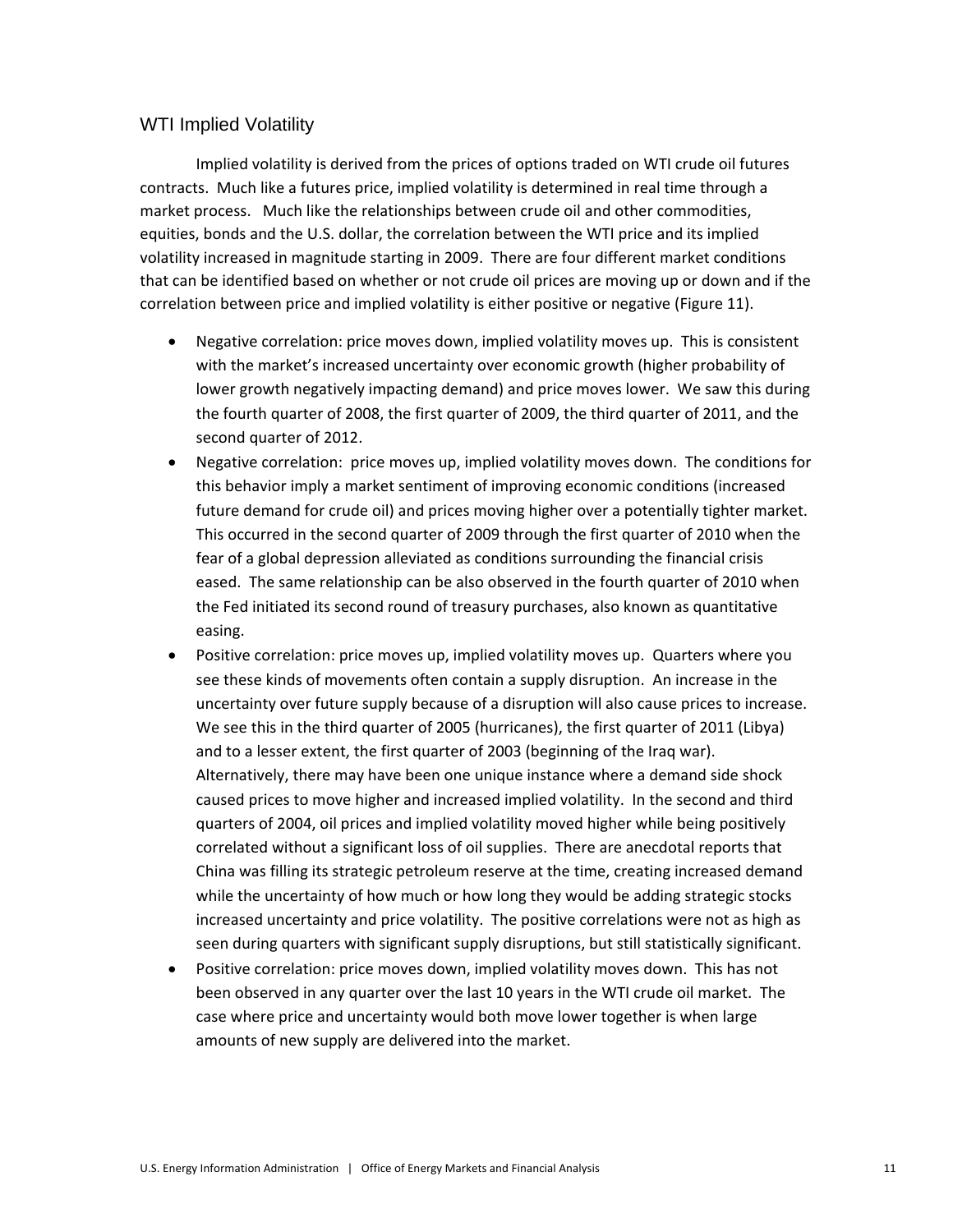Figure 11: WTI price and WTI implied volatility relationship matrix



In general, if the correlation between price and implied volatility is negative, then expectations for future economic growth are the main drivers of crude oil prices. If the correlation is positive, then news and events relating to supply side issues are the dominant motivations behind changes in the price in crude oil. Some of the strongest negative correlations between the price of WTI and its implied volatility occurred at the same time that the price of crude oil exhibited strong correlations with other commodities and asset classes, further evidence that a negative relationship between price and volatility implies that changes in expectations for economic growth and demand for petroleum products are driving the price of oil higher or lower (Figure 12).



Figure 12: Quarterly correlation of WTI implied volatility and WTI crude oil prices